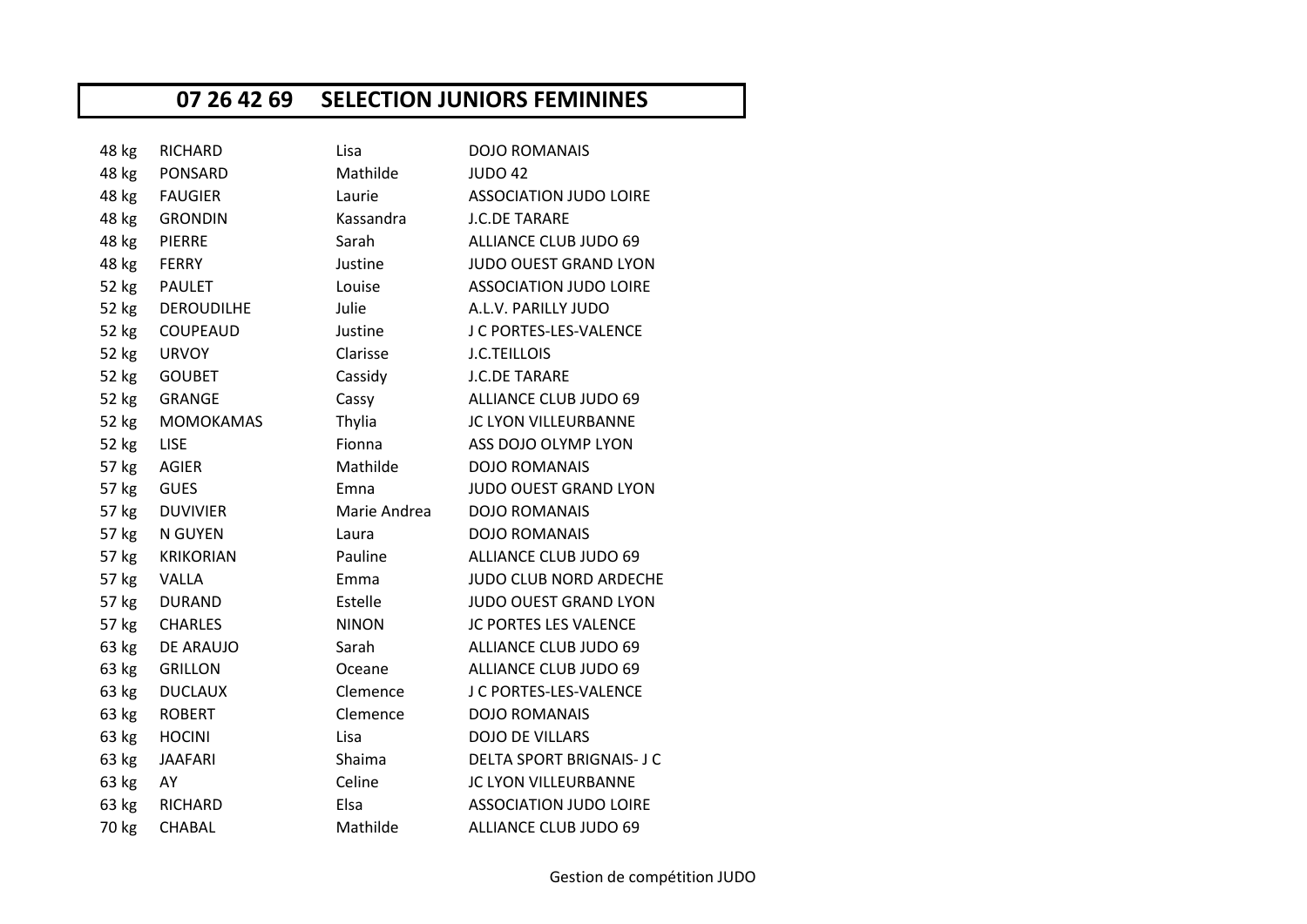| 70 kg    | DE SAINT-DENIS     | Chloe     | JUDO OUEST GRAND LYON         |
|----------|--------------------|-----------|-------------------------------|
| 70 kg    | <b>TAFANKEJIAN</b> | Astrid    | <b>JC BOURG LES VALENCE</b>   |
| 70 kg    | <b>GROSSELIN</b>   | Jeanne    | <b>ASSOCIATION JUDO LOIRE</b> |
| 70 kg    | <b>BOURGAT</b>     | Anais     | <b>DOJO PEAGEOIS</b>          |
| 70 kg    | <b>DELANOIX</b>    | Monica    | ASSOCIATION JUDO LOIRE        |
| 78 kg    | <b>MAGNOLON</b>    | Laure     | J.C.TAIN-TOURNON              |
| 78 kg    | <b>CHOPPIN</b>     | Camille   | <b>FUJI YAMA CLUB</b>         |
| 78 kg    | <b>BILLET</b>      | Anaelle   | S.E.P. JUDO                   |
| 78 kg    | <b>GONZALEZ</b>    | Angelique | <b>JUDO OUEST GRAND LYON</b>  |
| $+78$ kg | <b>JAOUHARI</b>    | Meissan   | JUDO PASSION BRIENNON         |
| $+78$ kg | <b>GRINI</b>       | Hana      | <b>DOJO ROMANAIS</b>          |
| $+78$ kg | ZAKI               | Saida     | JUDO JUJITSU THIZY LES BOURGS |
|          |                    |           |                               |

## **07 26 42 69 SELECTION JUNIORS MASCULINES**

| 55 kg | <b>DEMARINIS</b> | Thibault       | STADE OLYMP.GIVORS               |
|-------|------------------|----------------|----------------------------------|
| 55 kg | <b>FARGIER</b>   | Hugo           | <b>J.C.TEILLOIS</b>              |
| 55 kg | <b>BELKHIRI</b>  | Ismael         | STADE OLYMP.GIVORS               |
| 55 kg | <b>ROHI</b>      | Antoine        | <b>STADE OLYMP.GIVORS</b>        |
| 55 kg | <b>DETHON</b>    | Alain          | <b>J.C.RHODIA VAISE</b>          |
|       | 55 kg RYCKEWAERT | Paul           | <b>DOJO ROMANAIS</b>             |
| 55 kg | <b>MARCHETTO</b> | Alex           | <b>DOJO ROMANAIS</b>             |
| 55 kg | LEGER            | Nolan          | <b>DOJO ROMANAIS</b>             |
| 60 kg | <b>EPALLE</b>    | Louis          | <b>DOJO ROMANAIS</b>             |
| 60 kg | CARDAIRE         | Francisque     | <b>ASSOCIATION JUDO LOIRE</b>    |
| 60 kg | <b>DESOUTTER</b> | <b>Bastien</b> | <b>J.C.RHODIA VAISE</b>          |
| 60 kg | <b>GLENAT</b>    | Paul           | <b>DOJO ROMANAIS</b>             |
| 60 kg | <b>BENDIB</b>    |                | Mohamed-Jawad STADE OLYMP.GIVORS |
| 60 kg | <b>BLETON</b>    | Thibaut        | <b>DOJO ROMANAIS</b>             |
| 60 kg | <b>DESBOIS</b>   | Maxence        | A.L.V. PARILLY JUDO              |
| 60 kg | <b>POYET</b>     | Alexis         | ALLIANCE DOJO JUDO JUJITSU 69    |
| 66 kg | <b>ROUX</b>      | Mathis         | <b>DOJO ROMANAIS</b>             |
| 66 kg | <b>BEN AOUN</b>  | <b>Bilel</b>   | STADE OLYMP.GIVORS               |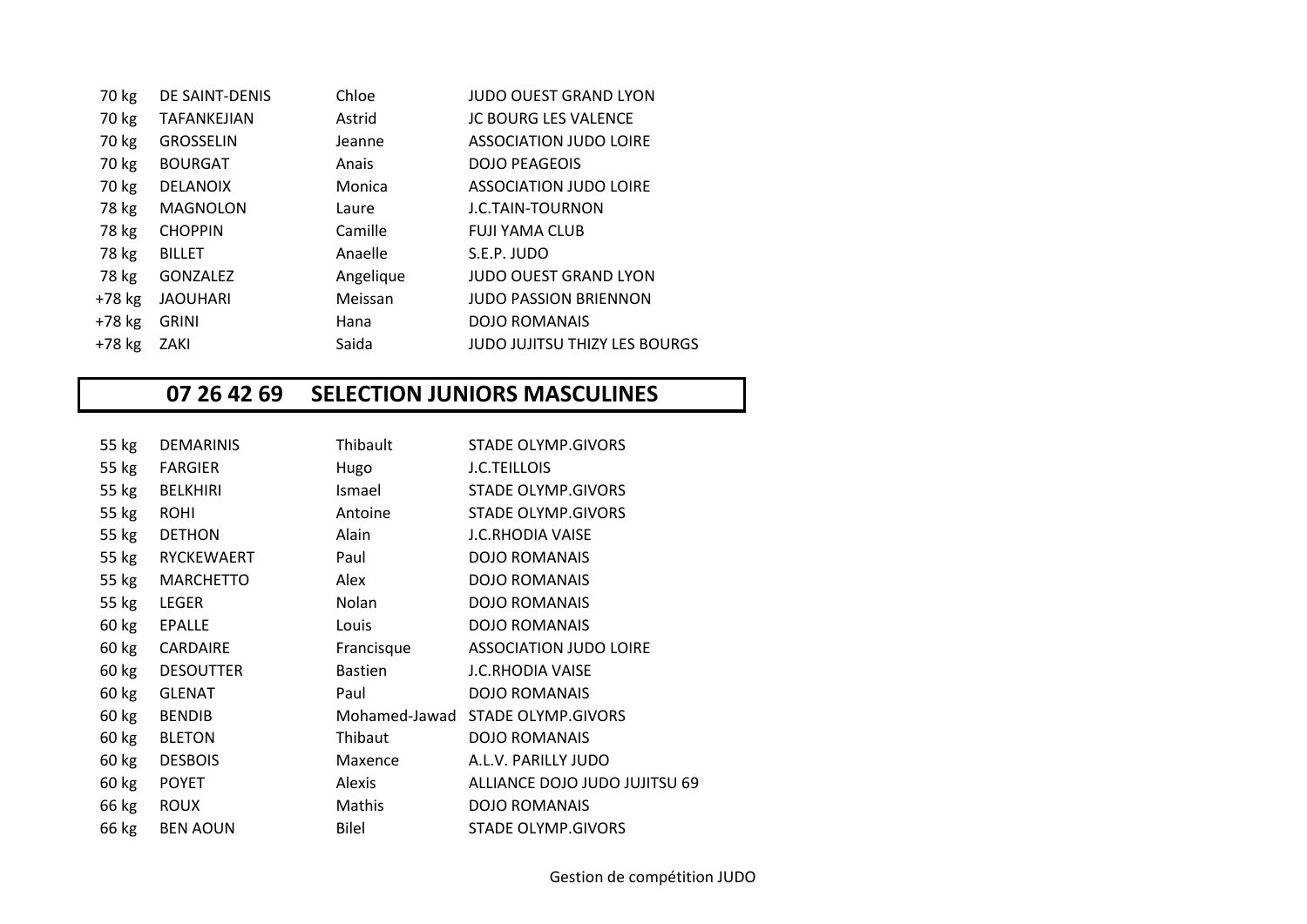| 66 kg     | <b>BOUZEKAR</b>      | Melvin          | <b>J.C.TEILLOIS</b>            |
|-----------|----------------------|-----------------|--------------------------------|
| 66 kg     | DE ROOVER            | Antoine         | ASS DOJO OLYMP LYON            |
| 66 kg     | <b>FRANCISCO</b>     | Rafael          | ASS DOJO OLYMP LYON            |
| 66 kg     | <b>REYMOND</b>       | Adrien          | A.A.L.OEUVRES SCOL.ST GENIS L. |
| 66 kg     | <b>MANET</b>         | <b>CLEMENT</b>  | <b>ASSOCIATION JUDO LOIRE</b>  |
| 66 kg     | <b>DUFOURT</b>       | <b>TRISTAN</b>  | <b>ASSOCIATION JUDO LOIRE</b>  |
| 73 kg     | SAGBO                | Mathis          | <b>JUDO MIONS METROPOLE</b>    |
| 73 kg     | <b>CUVELIER</b>      | Anthony         | ASS DOJO OLYMP LYON            |
| 73 kg     | <b>FABRE CHARRAS</b> | Nathan          | ALLIANCE JUDO QUATRE VALLEES   |
| 73 kg     | LANGUER              | <b>Baptiste</b> | <b>STADE OLYMP.GIVORS</b>      |
| 73 kg     | <b>DAVID</b>         | Matthieu        | JUDO CLUB ST JEAN BONNEFONDS   |
| 73 kg     | <b>MARET</b>         | Antoine         | ALLIANCE CLUB JUDO 69          |
| 73 kg     | <b>TRACLET</b>       | Amaury          | <b>A.S.INSTITUT MERIEUX</b>    |
| 73 kg     | <b>LEGER</b>         | Lois            | <b>DOJO ROMANAIS</b>           |
| 81 kg     | <b>HUTEAU</b>        | Remy            | <b>STADE OLYMP.GIVORS</b>      |
| 81 kg     | <b>EKABA-ITOUA</b>   | Jurcis          | ASS DOJO OLYMP LYON            |
| 81 kg     | <b>GUEVORGUIAN</b>   | Karapet         | <b>JUDO JUJITSU ROANNAIS</b>   |
| 81 kg     | <b>RIFI</b>          | Ahmed           | ASS DOJO OLYMP LYON            |
| 81 kg     | <b>NAIT IDIR</b>     | Mehdi           | <b>J.C.TEILLOIS</b>            |
| 81 kg     | PANECHOU             | <b>Nicolas</b>  | ASS DOJO OLYMP LYON            |
| 81 kg     | <b>CLUZEL</b>        | Valentin        | J C PORTES-LES-VALENCE         |
| 81 kg     | <b>DAVID</b>         | Stanley         | J C PORTES-LES-VALENCE         |
| 81 kg     | <b>GEOFFRAY</b>      | Alexandre       | JC DE L EST LYONNAIS           |
| 90 kg     | <b>CHIZAT</b>        | Mael            | J C PORTES-LES-VALENCE         |
| 90 kg     | <b>OUCHIKH</b>       | Walid           | <b>STADE OLYMP.GIVORS</b>      |
| 90 kg     | <b>EN NAILI</b>      | Adam            | ASS DOJO OLYMP LYON            |
| 90 kg     | <b>HAMAILI</b>       | Kassim          | ASS DOJO OLYMP LYON            |
| 90 kg     | <b>ASKHABOV</b>      | Saifoulla       | <b>SESL LA MULATIERE</b>       |
| 100 kg    | <b>MEFTAH</b>        | Younes          | <b>STADE OLYMP.GIVORS</b>      |
| 100 kg    | YACOUBOV             | Adam            | <b>JUDO CLUB ALBIGNY</b>       |
| 100 kg    | <b>NEBBACHE</b>      | Moncef          | JC BOURG LES VALENCE           |
| $+100$ kg | <b>METIVIER</b>      | Lucas           | ARTS MARTIAUX DE GENAY         |
| $+100$ kg | <b>FLEURET</b>       | Matheo          | <b>JKC DE FIRMINY</b>          |
|           |                      |                 |                                |